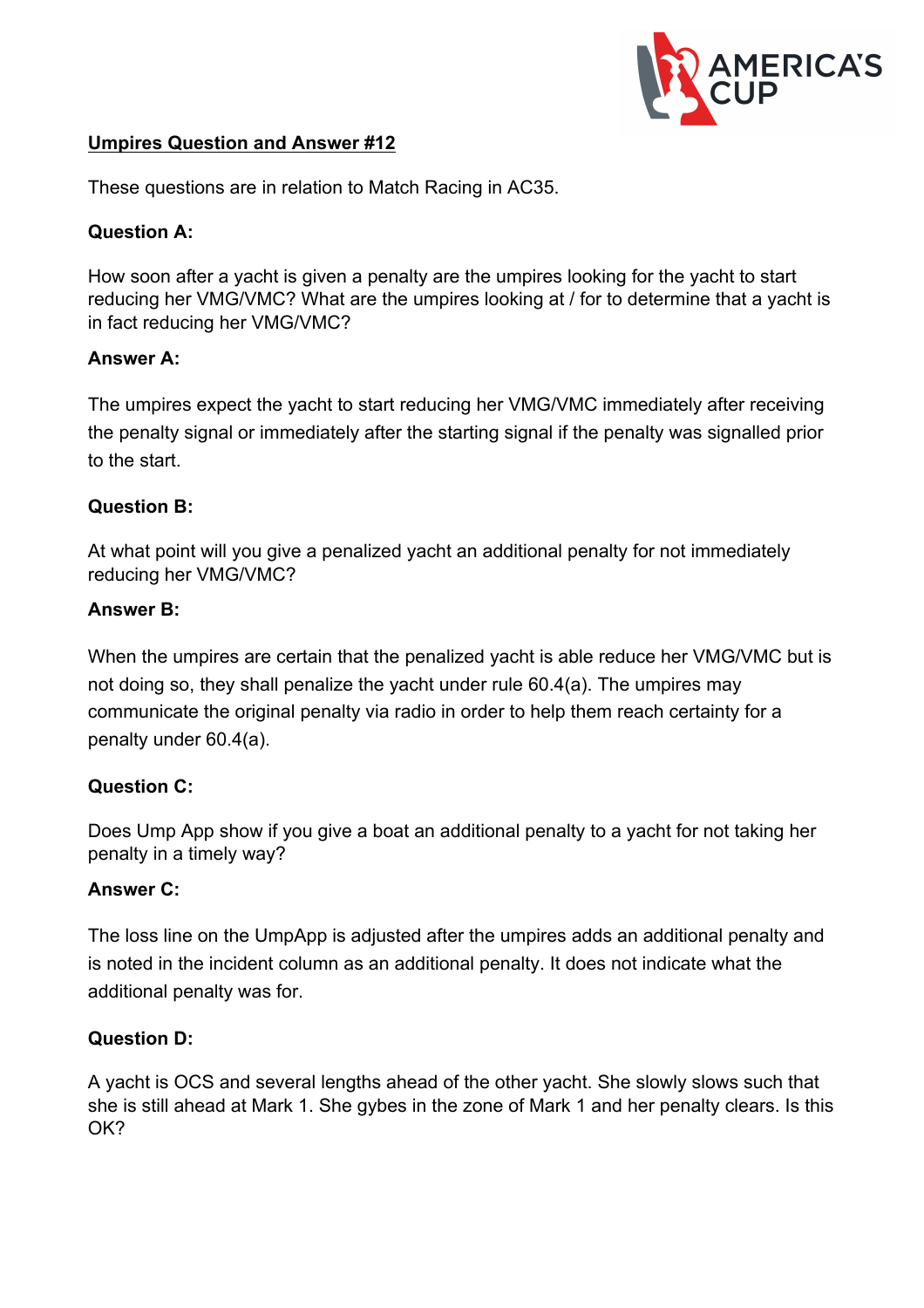

### **Answer D:**

In a Match Race the umpires would usually expect an OCS penalty to be cleared before Mark 1. Assuming the non-penalized yacht is sailing as normal, in this scenario the umpires should penalize the yacht that was OCS with an additional penalty under rule 60.4(b).

# **Question E:**

Do you anticipate the "2 lengths back" when the other boat is clearly faster and clear the penalty before the penalized yacht is physically "2 lengths back", or do you wait until the penalized boat is actually "2 lengths back" before clearing the penalty?

#### **Answer E:**

The penalty is only cleared when the umpires are certain that the required distance has been lost and at that time the umpires should signal that the penalty is completed.

#### **Question F:**

What do the umpires add for "intentional fouls" and what are some clear examples the umpires have seen and additional penalties the umpires have added for that? (like sailing OOB to get to a layline)

#### **Answer F:**

Rule 60.4 allows the umpires to penalize for more than Part 2 rules ("When Yachts Meet"). When the umpires are certain that the requirements of 60.4 (b), (c), or (d) are met they shall either give an "other" penalty under 44.2 (c) or if the yacht has an existing penalty, the umpires would add an additional penalty(s) of the type the yacht already has. Examples that the umpires have seen include 'barging' at the windward start mark or going outside the boundary and gaining an advantage through a delay in gybing.

#### **Question G:**

Both yachts are OCS – how do you manage that?

#### **Answer G:**

The conditions under rule 44.3(b) have been met. In this case the OCS penalty(s) cannot be incurred as intended. The policy will be to manually turn off the penalty on the yacht the umpires consider to be behind and then turn off the penalty on the other yacht when both yachts are the same distance along the Mark 1 course axis. Please note that this has not yet occurred in a race so the umpires have no real time experience of the situation.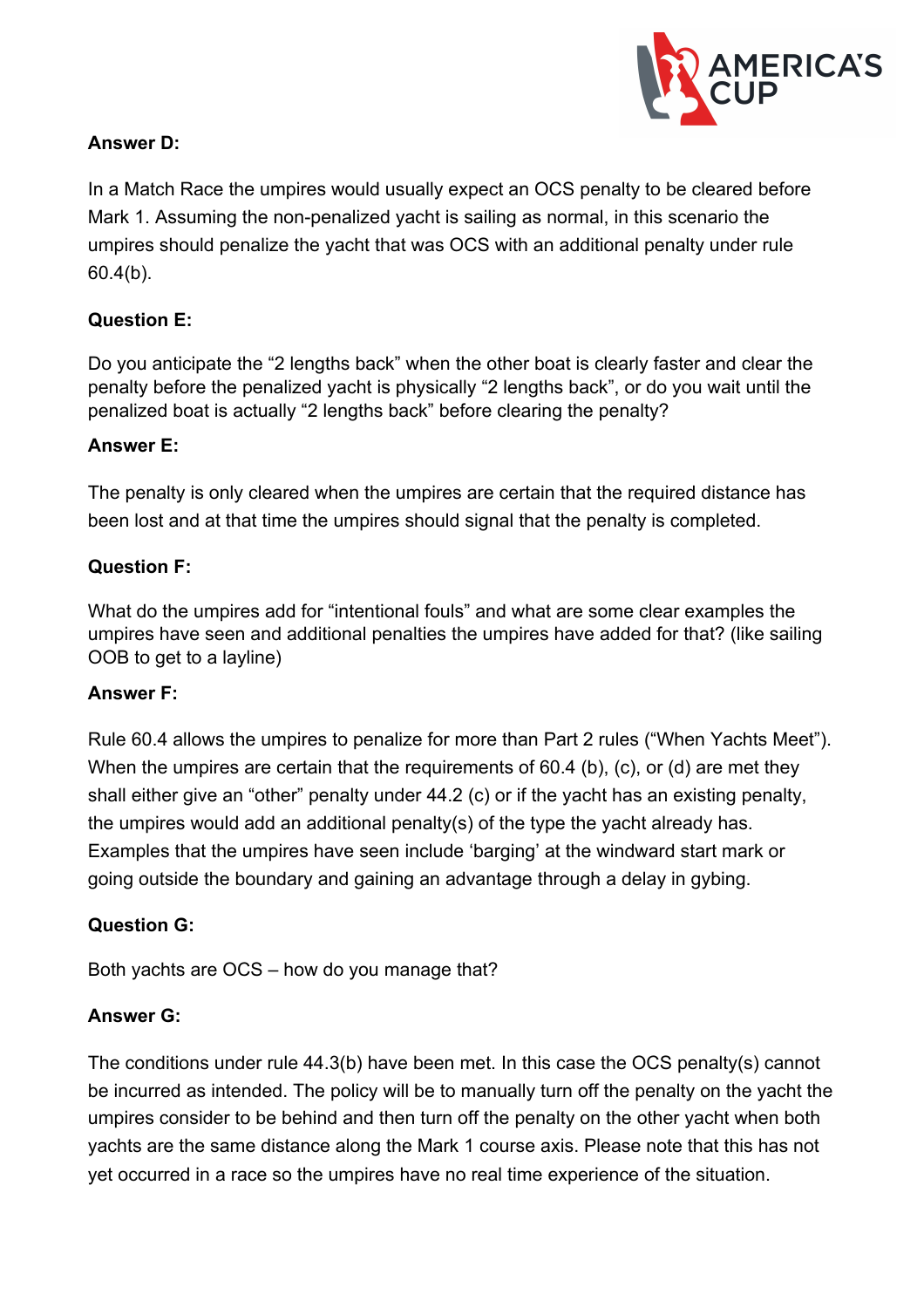

# **Question H:**

A yacht is forced OCS by another yacht's foul, the other will end up "2 back" in a match race. Do you have any way to compensate the OCS yacht in a fleet race?

#### **Answer H:**

This is a question regarding fleet racing. Rule 44.4(g) allows the umpires to exonerate a yacht. To do so the umpires must be certain that the yacht was compelled to be OCS as a result of a rule breach.

## **Question I:**

For a VMG penalty in a match race where the other yacht is on a different leg or is going slowly for some reason, how do you judge the loss of 2 lengths? (the sailors need to know how to anticipate the clearing of the penalty). Is it a loss compared to a theoretical boat on the same angle of sail at a theoretical VMG, or a boat on a theoretical VMG angle for the TW along the course axis? Do you have a theoretical polar in the system?

#### **Answer I:**

The umpires will compare the loss to the other yacht. If the umpires are certain the penalty is not being incurred as intended, rule 44.3(b) provides guidance on what the umpires should do. The only guide for sailors would be the relative position of the other yacht or guidance from the umpires via RO comms.

There is no theoretical polar in the UmpApp nor does the rule refer to a theoretical boat on the same angle of sail.

#### **Question J:**

Will the yachts know if they are given a VMG or Boat on Boat penalty? Perhaps on the RaceComms display?

#### **Answer J:**

RO Comms tells a yacht that they have a penalty by text of "Penalty" sent to the RaceComms display and the Blue penalty lights flashing. There are effectively only 3 times where a "VMG penalty" is given in a match race: Boundary (28.3); Part 2 rules when yachts are on different legs; and umpires initiated penalties under rule 60.4 (b) to (d). The umpires are also developing RO Comms to the yachts via radio in order to reinforce that a penalty has been assigned and whether the penalty is a 'boat on boat' penalty or not.